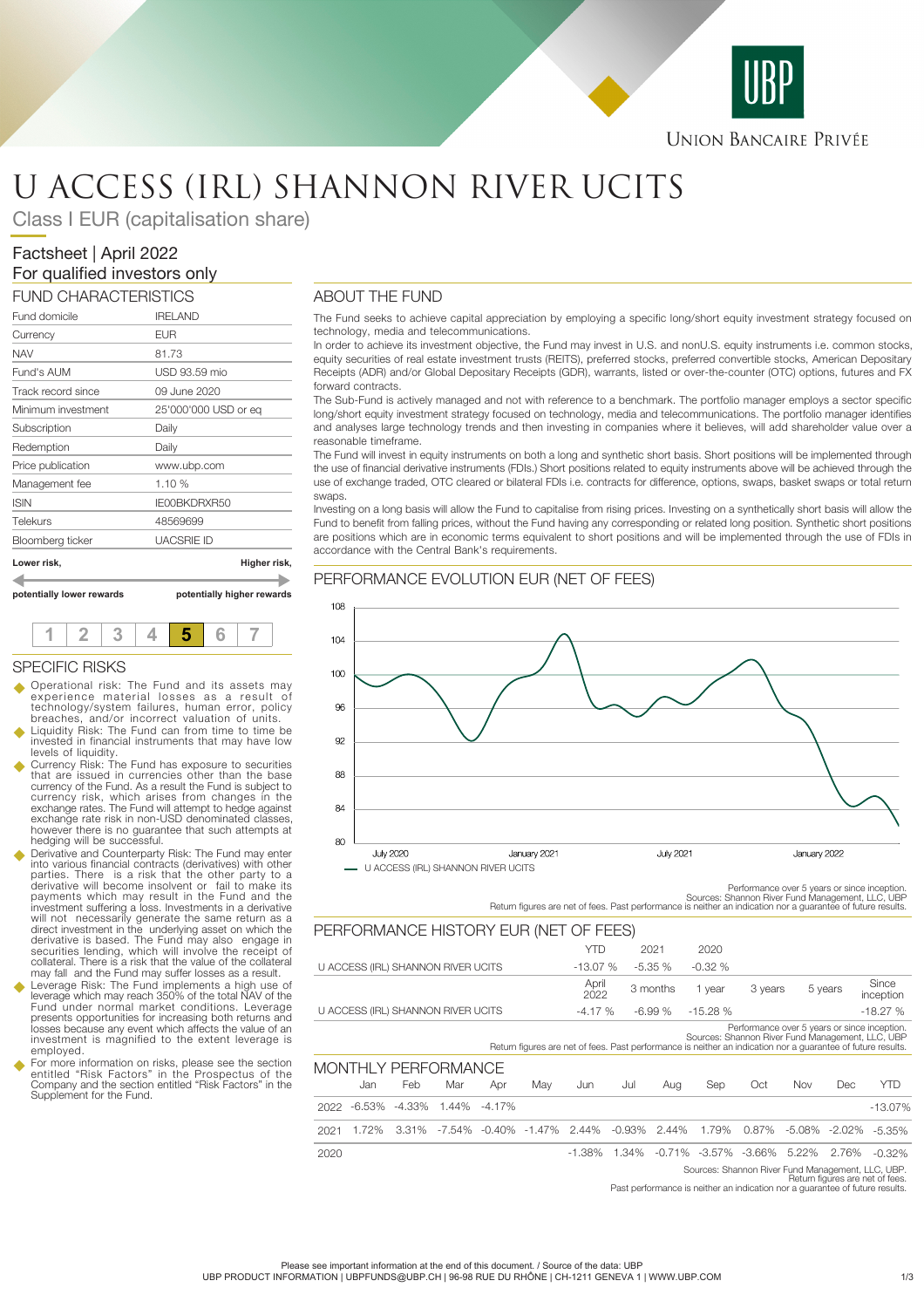## **U ACCESS (IRL) SHANNON RIVER UCITS**

#### ADMINISTRATION

#### **Management Company**

Carne Global Fund Managers (Ireland) Limited, 2nd Floor, Block E, Iveagh Court, Harcourt Road, Dublin 2, Ireland

**Principal Investment Manager**

Union Bancaire Privée, UBP SA, Rue du Rhône 96-98 - CP 1320, CH-1211 Geneva 1, Switzerland

#### **General Distributor** Union Bancaire Privée, UBP SA, Rue du Rhône 96-98 - CP

1320, CH-1211 Geneva 1, Switzerland

#### **Swiss representative**

1741 Fund Solutions Ltd, Burggraben 16, 9000 St Gallen, **Switzerland** 

#### **Swiss paying agent**

Notenstein La Roche Private Bank Ltd, Bohl 17, 9004 St Gallen , Switzerland

#### **Administrative agent, registrar and transfer agent**

BNY Mellon Fund Services (Ireland), Riverside Two, Sir John Rogerson's Quay, Grand Canal Dock Dublin 2, Ireland

#### **Custodian**

BNY Mellon Trust Company (Ireland) Limited, Guild House, Guild Street, IFSC, Dublin 1, Ireland

#### **Auditor**

KPMG, 2 Harbourmaster Place, IFSC, Dublin 1, Ireland

#### **Legal form**

U ACCESS (IRL) Shannon River UCITS is a sub-fund of U Access (Ireland) UCITS PLC, a UCITS-compliant, openended umbrella investment company with variable capital and segregated liability between sub-funds incorporated with limited liability in Ireland.

#### GLOSSARY

**Benchmark** Index used as basis for measuring the performance of an investment fund. Also called reference index or comparison index.

#### **Derivatives**

Derivatives are financial instruments whose prices depend on the price movements in a reference variable, known as the underlying. Underlying assets may be shares, equity indices, government bonds, currencies, interest rates, commodities like wheat and gold, or also swaps. Derivative financial instruments may be unconditional forward transactions or<br>they may be options. They are traded either on futures and options exchanges on<br>standardised terms, or over-the-counter (OTC) on fre fluctuations in the derivative. Derivatives can be used to hedge against financial risks, to speculate on price changes (trading) or to take advantage of price differences between markets (arbitrage).

#### **Duration**

Duration is the average time to payout. This key figure is used to measure the influence of interest rate movements on the price of a bond or bond fund. Duration is defined in years (e. g. 3-year duration means that the value of a bond would increase by 3% if interest rates fall by 1% and vice versa).

REGISTRATION AND DOCUMENTATION

#### **Countries where Distribution is Authorised**

Depending on the country, certain share classes may or may not be registered for public distribution. The registered share<br>classes are recorded in a Key Investor Information Document (KIID). Investors are invited to inform

| <b>Registered Office</b> | 2nd Floor, Block E, Iveagh Court, Harcourt Road, Dublin 2, Ireland                                                                                                 |
|--------------------------|--------------------------------------------------------------------------------------------------------------------------------------------------------------------|
| Representatives          |                                                                                                                                                                    |
| Belgium                  | Caceis Belgium SA, Solution Ltd., avenue du Port/Havenlaan 86Cb320, B-1000 Brussels,<br>Belgium                                                                    |
| France                   | Société Générale Securities Services, 29 Boulevard Haussman, 75009 Paris, France                                                                                   |
| Germany                  | Marcard Stein & Co AG, Ballindamm 36, 20095 Hamburg, Germany                                                                                                       |
| Luxembourg               | Société Générale Bank & Trust, 28-32 Place de la gare, L-1616 Luxembourg                                                                                           |
| Spain                    | Allfunds Bank S.A., Allfunds Bank International S.A., Calle Estafeta no 6, Edifcio 3, Complejo<br>Plaza de la Fuenta, La Moraleja, Alcobendas, 28109 Madrid, Spain |
| Sweden                   | Skandinaviska Enskilda Banken AB (PUBL) ("SEB"), 106 40 Stockholm                                                                                                  |
| Switzerland              | 1741 Fund Solutions Ltd., Burggraben 16, 9000 St. Gallen, Switzerland                                                                                              |
| United Kinadom           | Duff & Phelps Ltd 14th Floor, The Shard, 32 London Bridge, London SE1 9SG, United<br>Kingdom                                                                       |

#### **High-yield bond**

Bonds with high interest rates and high risk exposure. The issuers of such securities are often companies with a low credit rating.

#### **High-yield fund**

A fund for high-yield bonds (i.e. bonds with low credit ratings).

#### **Investment grade**

A rating provides information about the creditworthiness of a debtor. The higher the rating, the less likely the debtor is to default. A distinction is made between high-quality (investment grade) and speculative bonds (high-yield or junk bonds). For investment-grade bonds, Standard & Poor's issues ratings from AAA to BBB, while Moody's ratings range from Aaa to Baa.

#### **Credit default swap (CDS)**

A credit default swap (CDS) is a kind of insurance against the risk of credit default.<br>Upon conclusion of a credit default swap agreement, the protection seller pledges himself<br>to pay compensation to the protection buyer i or late payment). In return, the protection seller receives a premium. The amount of the<br>CDS premium depends primarily on the creditworthiness of the reference debtor, the<br>definition of the credit event and the maturity of

**This is a marketing document and is intended for informational and/or marketing purposes only. This document is confidential and is intended only for the use of the<br>prior written approval of Union Bancaire Privée, UBP SA** 

US citizens residing outside the United States of America).<br>This document has not been produced by UBP's financial analysts and is not to be considered as financial research. It is not subject to any guidelines on financia financial analysis.

Reasonable efforts have been made to ensure that the content of this document is based on information and data obtained from reliable sources. However, UBP has not verified the information from third sources in this document and does not guarantee its accuracy or completeness. UBP accepts no liability whatsoever and makes no representation, warranty or undertaking, express<br>or implied, for any information, pr

prior notice. UBP gives no undertaking to update this document or to correct any inaccuracies in it which may become apparent.<br>This document may refer to the past performance of investment interests. **Past performance is n** 

in this document as the projected or targeted returns are inherently subject to significant economic, market and other uncertainties that may adversely affect performance. UBP disclaims any obligation to update any forward the regulations set out in the prospectus or other legal documents and are advised to seek professional advice from their financial, legal and tax advisors.

The tax treatment of any investment in the Fund depends on your individual circumstances and may be subject to change in the future.<br>The document neither constitutes an offer nor a solicitation to buy, subscribe for or sel

trading strategy in any jurisdiction where such an offer or solicitation would not be authorised, or to any person to whom it would be unlawful to make such an offer or invitation.<br>prospectus, articles of association, KIID

Please see important information at the end of this document. / Source of the data: UBP

UBP PRODUCT INFORMATION | UBPFUNDS@UBP.CH | 96-98 RUE DU RHÔNE | CH-1211 GENEVA 1 | WWW.UBP.COM 2/3